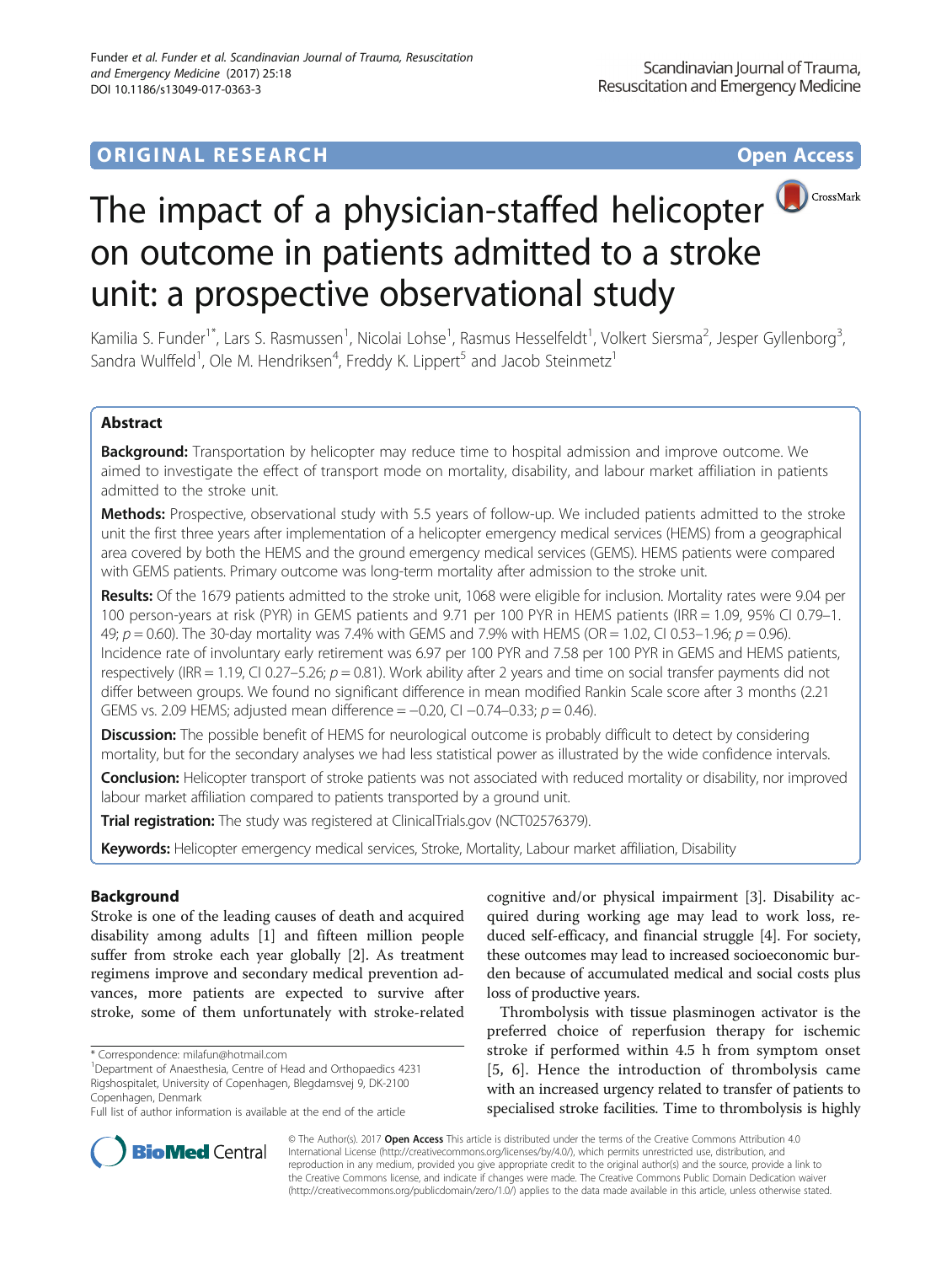associated with improved outcome [[7](#page-8-0)–[10\]](#page-8-0); the earlier the treatment, the fewer neurons lost [\[11](#page-8-0)]. Unfortunately, only a small fraction of stroke patients are eligible for thrombolysis within the 4.5-h therapeutic time window [[12](#page-8-0)], and one explanation for this small number may be system delays, including transportation time.

Helicopter transport of stroke patients may reduce transport times [[13\]](#page-8-0) and facilitate timely thrombolytic therapy for patients living far from primary stroke centre facilities [\[14\]](#page-8-0).

Implementation of the first Danish physician-staffed helicopter emergency medical services (HEMS) in 2010 was associated with increased time to specialised care for stroke patients transported by HEMS compared to patients transported by ground ambulance (ground emergency medical services (GEMS)); however, mortality and degree of disability at 3 months were slightly lower in HEMS patients, though not statistically significantly [[15](#page-8-0)].

The aim of this study was to investigate the effect of transport mode on mortality, disability, and labour market affiliation in patients admitted to the stroke unit at Zealand University Hospital Roskilde during the first 3 years after implementation of HEMS. We hypothesised that stroke patients transported by HEMS would have reduced long-term mortality compared to patients transported by GEMS.

## **Methods**

## Study design and setting

This single-centre, prospective, observational study had up to 5.5 years of follow-up. Emergency calls in the eastern part of Denmark are answered by a centrally located coordination centre. Depending on triage, expected driving distance, and availability, the dispatcher on call will dispatch one of three means of transportation: 1) a primary ambulance (GEMS) with two emergency medical services (EMS) providers (either emergency medical technician (EMT) providing basic life support or paramedics providing advanced life support); 2) a mobile emergency care unit (MECU) staffed by a physician or a certified nurse anaesthetist and a paramedic; or since May 2010, 3) a HEMS attended by a physician, a pilot, and a paramedic at all times. The physician staffing the MECU and HEMS units was an anaesthesiologist specialised in intensive care and advanced prehospital treatment. All MECU and most HEMS missions are accompanied by a primary ambulance on-scene. The MECU was discontinued in most of the Region Zealand in March 2011.

During the study period, primary ambulance units operated 24 h a day, 7 days a week while the HEMS operated only during daylight hours. Missions included both inter-hospital transfers and transport from out-ofhospital locations.

The stroke centre at Zealand University Hospital Roskilde is the Region Zealand's sole stroke centre. The centre covers a referral area of approximately  $7000 \text{ km}^2$ with a population of 820,000. Suspected stroke patients were referred to the stroke centre based on a structured telephone visitation by the attending stroke neurologist.

## Selection of participants

We included all patients arriving at the regional stroke unit at Zealand University Hospital Roskilde with suspected acute ischemic stroke, from within the geographical area covered by both HEMS and GEMS. In order to describe the actual stroke population arriving at the regional stroke centre by either HEMS or GEMS, we also included suspected stroke patients from local hospitals within the geographical area.

The geographical catchment area was defined as the area from where HEMS operated during the first year of implementation [\[15](#page-8-0)]. However, based on results of an initial study of HEMS [[15](#page-8-0)], the dispatch protocol for the HEMS was changed on January 20, 2012, to allocate HEMS only to the most distant parts of the catchment area.

The 40-month period consisted of the initial 16-month period from the first HEMS study [[15](#page-8-0)] plus an additional 24 months. For patients with multiple contacts, only the first contact was included in the analyses. Patients without emergency medical services (EMS) data (i.e., data on mode of transportation) were excluded. For labour market analyses, we excluded patients not in full-time employment 3 weeks prior to admission.

#### Exposure

We compared patients transported by HEMS in a 36 month period (May 1, 2010–April 30, 2013) with patients transported by GEMS in a 40-month period (January 1, 2010–April 30, 2013). In order to obtain data on a cohort of patients before the prehospital system changes we included GEMS patients from a four-month period before the implementation of HEMS.

## Data and data sources

## Stroke data

The Danish Clinical Registries supervise and authorise usage of national stroke data. The Stroke database (The Danish stroke registry [[16\]](#page-8-0)) includes information on demographics, co-morbidity, mRS score at 3 months, National Institute of Health Stroke Scale (NIHSS) score, time of symptom onset, and prehospital, in-hospital, and procedure-specific time intervals.

The mRS score is a widely used and validated measure to assess the degree of global disability and functional independence over time in patients who have suffered a stroke or other neurological illness [[17](#page-8-0)]. The score ranges from 0–6; 0 is scored for no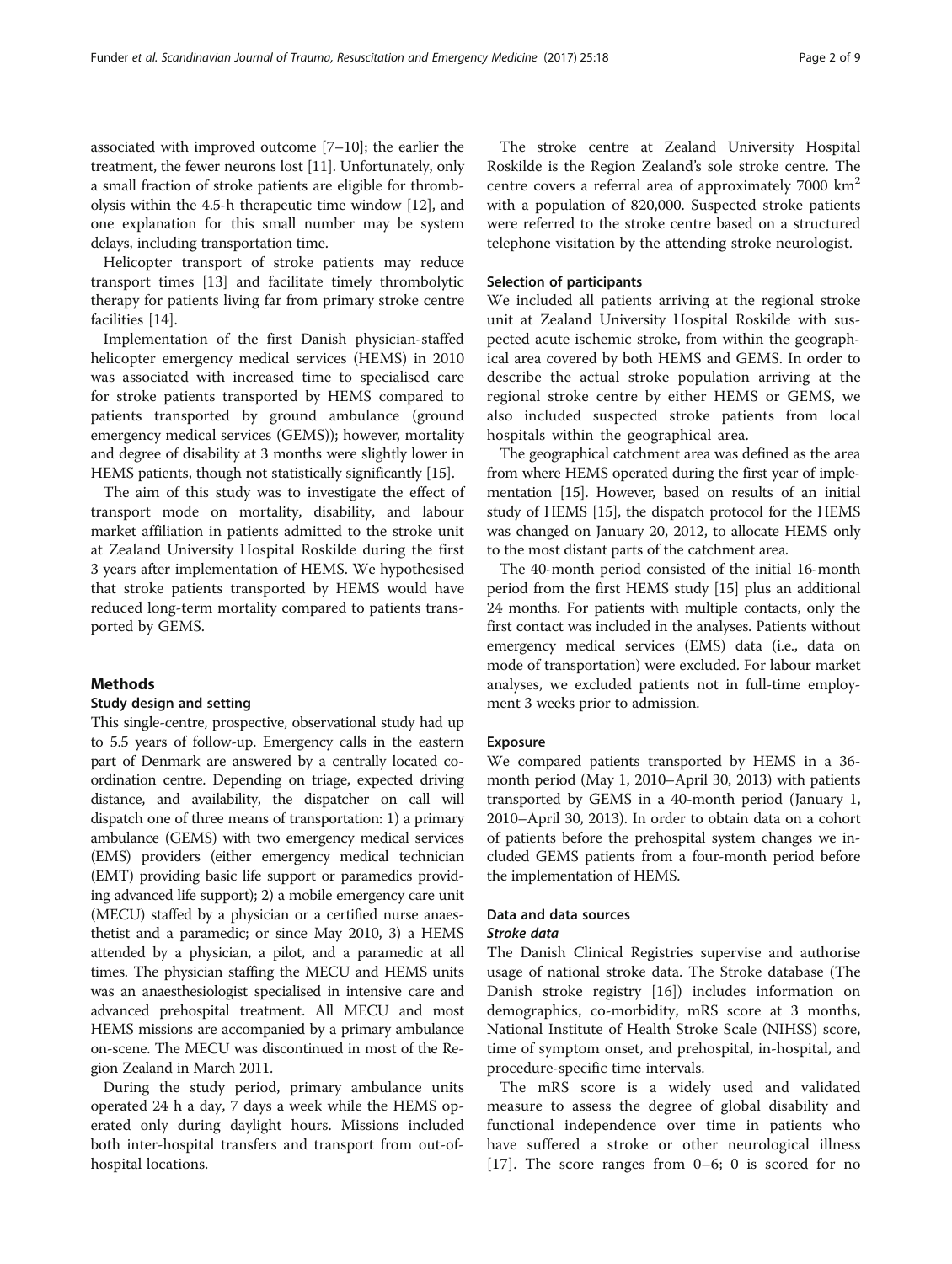symptoms at all, 5 indicates disability requiring constant care for all needs, and 6 is death. The assessor chooses which questions to ask, and patients are told to refer to pre-stroke functions. The NIHSS score is another commonly used assessment tool to quantify the severity of impairment following a stroke. It consists of 11 items that evaluate different functional abilities, and scores are summed to a total NIHSS score from 0–42, with higher scores indicating increasing severity of stroke. NIHSS score on admission has been shown to be highly correlated with outcome after acute ischemic stroke [[18\]](#page-8-0).

Not thrombolysed n=257

At the stroke unit at Zealand University Hospital Roskilde, only patients who receive thrombolysis are accepted for a 3-month follow-up assessment by a neurologist. Hence, assessment of long-term disability defined by the mRS score after 3 months was limited to this group of patients. All health personnel who performed NIHSS and mRS evaluations in this study, were certified in the use of these clinical scales.

## EMS data

Data on geographic location, demographics, mode of transportation, and specific transport time intervals were

extracted from either EMS databases at the prehospital centres in Region Zealand (GEMS data) and EMS Copenhagen (HEMS data) or from hospital records in case of missing data.

## Vital status

Thrombolysed n=58

The Danish Civil Registration System (DCRS) maintains daily updates on vital status and emigration on all persons who have residence in Denmark. Information is linked via the unique Civil Personal Registration number assigned to all residents [\[19](#page-8-0)].

#### Labour market data (the DREAM database)

Not thrombolysed n=57

Employment status was obtained from the DREAM (Danish Register for Evaluation of Marginalisation) database administered by the Danish Agency of Labour Market and Recruitment. The DREAM database contains data on all social transfer payments such as sickness benefits, unemployment benefits, and pensions (disability and old-age pension) in both the public and private sectors. Citizens who receive social transfer payments are registered on a weekly basis with a code corresponding to the person's current employment status.

<span id="page-2-0"></span>

Thrombolysed n=330

Fig. 1 Flowchart of included patients. GEMS: ground emergency medical services; HEMS: helicopter emergency medical services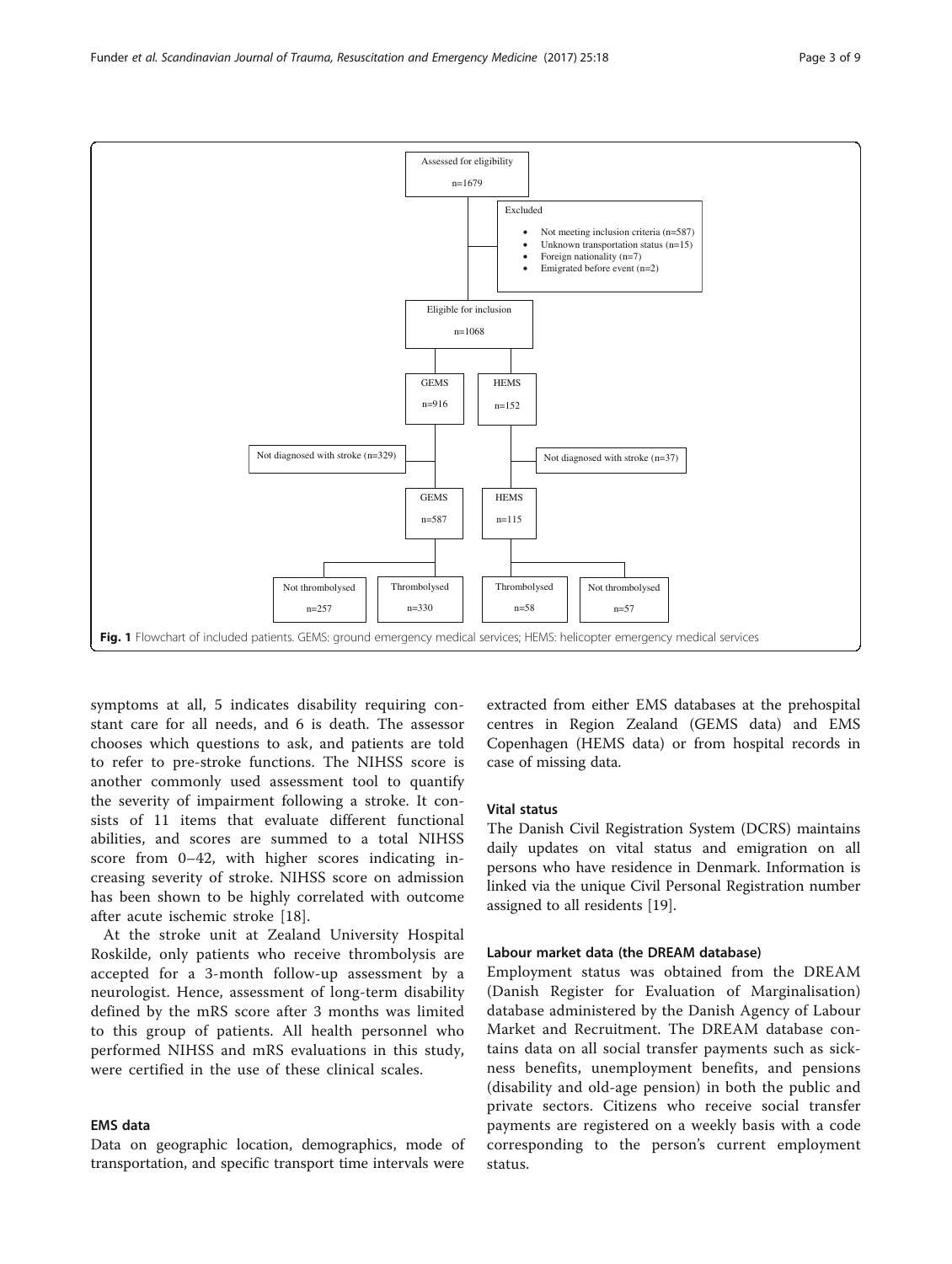|                                                                                                     | GEMS $(n = 916)$        | HEMS $(n = 152)$        | Total ( $n = 1068$ )    | Missing        | $P$ value |
|-----------------------------------------------------------------------------------------------------|-------------------------|-------------------------|-------------------------|----------------|-----------|
| Sex, n (%)                                                                                          |                         |                         |                         | $\Omega$       | 0.60      |
| Female                                                                                              | 386 (42.1)              | 68 (44.7)               | 454 (42.5)              |                |           |
| Male                                                                                                | 530 (57.9)              | 84 (55.3)               | 614 (57.5)              |                |           |
| Age, median (IQR)                                                                                   | 67.9<br>$(56.3 - 77.7)$ | 69.8<br>$(61.5 - 76.8)$ | 68.2<br>$(56.7 - 77.6)$ | $\mathbf 0$    | 0.22      |
| Age, n (%)                                                                                          |                         |                         |                         | $\mathbf 0$    | 0.04      |
| $<$ 18 years                                                                                        | 6(0.7)                  | 0(0.0)                  | 6(0.6)                  |                |           |
| 18-60 years                                                                                         | 304 (33.2)              | 36 (23.7)               | 340 (31.8)              |                |           |
| $\geq 61$ years                                                                                     | 606 (66.2)              | 116 (76.3)              | 722 (67.6)              |                |           |
| Inter-hospital transfer, n (%)                                                                      |                         |                         |                         | $\overline{0}$ | 0.001     |
| No                                                                                                  | 759 (82.9)              | 141 (92.8)              | 900 (84.3)              |                |           |
| Yes                                                                                                 | 157 (17.1)              | 11(7.2)                 | 168 (15.7)              |                |           |
| Diagnosed with stroke, n (%)                                                                        |                         |                         |                         | $\mathbf 0$    | 0.006     |
| No                                                                                                  | 329 (35.9)              | 37 (24.3)               | 366 (34.3)              |                |           |
| Yes                                                                                                 | 587 (64.1)              | 115(75.7)               | 702 (65.7)              |                |           |
| Thrombolysis, n (%)                                                                                 |                         |                         |                         | $\mathbf 0$    | 0.65      |
| No                                                                                                  | 586 (64.0)              | 94 (61.8)               | 680 (63.7)              |                |           |
| Yes                                                                                                 | 330 (36.0)              | 58 (38.2)               | 388 (36.3)              |                |           |
| Full-time work, n (%)                                                                               |                         |                         |                         | $\mathbf 0$    | 0.47      |
| No                                                                                                  | 578 (63.1)              | 101 (66.5)              | 679 (63.6)              |                |           |
| Yes                                                                                                 | 338 (36.9)              | 51 (33.5)               | 389 (36.4)              |                |           |
| Reduced work ability, n (%)                                                                         |                         |                         |                         | $\mathbf 0$    | 0.50      |
| Full work ability                                                                                   | 371 (40.5)              | 56 (36.8)               | 427 (40.0)              |                |           |
| Reduced work ability                                                                                | 45 (4.9)                | 7(4.6)                  | 52 (4.9)                |                |           |
| Involuntary early retirement                                                                        | 72 (7.9)                | 9(5.9)                  | 81(7.6)                 |                |           |
| Retirement                                                                                          | 378 (41.3)              | 74 (48.7)               | 452 (42.3)              |                |           |
| Voluntary early retirement                                                                          | 50(5.5)                 | 6(4.0)                  | 56 (5.2)                |                |           |
| Time from contact to triaging neurologist<br>until arrival at the stroke centre (min), median (IQR) | $50(40-65)$             | $60(51 - 71)$           | $52(40-67)$             | 235            | < 0.0001  |
| Distance (km), median (IQR)                                                                         | $63(46 - 73)$           | $97(71 - 134)$          | 64 (47-80)              | 177            | < 0.0001  |

<span id="page-3-0"></span>Table 1 Patient characteristics. All patients admitted to the stroke unit

GEMS ground emergency medical services, HEMS helicopter emergency medical services, IQR interquartile range

Involuntary early retirement may be granted if work capacity is considered to be permanently reduced to an extent that makes self-reliance impossible. The citizen must be between 18 and 64 years of age, and the application process may take from a few months up to 2 years. All Danish residents are entitled to old-age pension by the time they reach age 65 years (statutory retirement age at the time of the study).

## Outcome measures

The primary outcome was mortality rate after admission to the stroke unit. Secondary outcomes were 30-day mortality, mRS at 3 months, time to involuntary early retirement, prevalence of reduced work ability after 2 years, and percentage of time on social transfer

payments during the first 2 years after admission to the stroke centre.

## Statistical analyses

Continuous variables were reported as medians and interquartile ranges (IQR). Categorical data were reported as numbers and percentages (%). Unadjusted comparisons of groups were made using the Mann– Whitney  $U$  test or Chi-square test where appropriate. We considered  $P$  values <0.05 as statistically significant. SAS 9.4 statistics (SAS Institute Inc., Cary, NC, USA) was used for statistical analyses.

Time to death was visualised by Kaplan–Meier curves. Mortality rates were computed for GEMS and HEMS and compared in Cox proportional hazard regression models adjusted for relevant covariates. Because of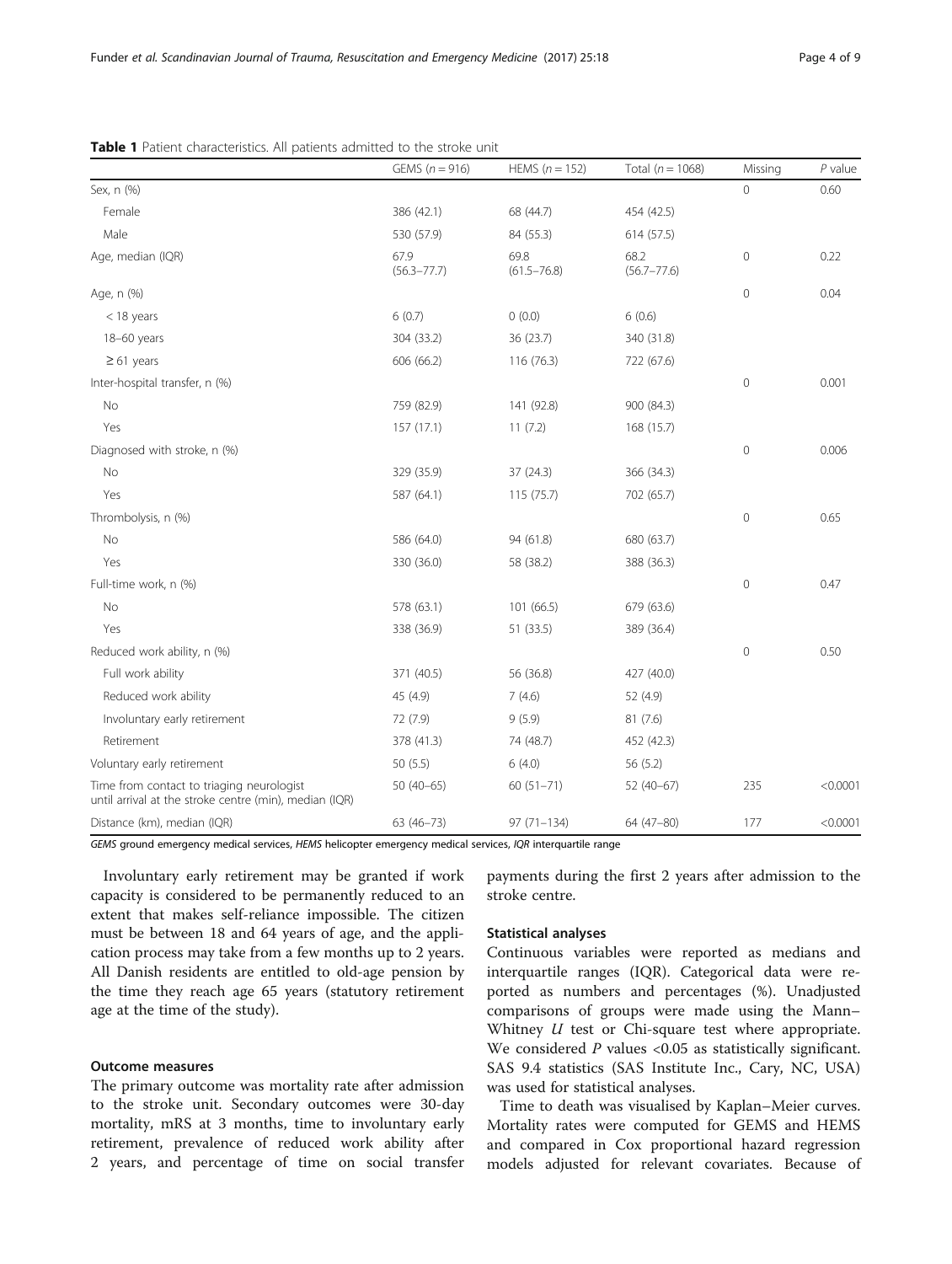varying access to information on covariates depending on the diagnosis and treatment of the patient, mortality analyses were performed in the whole study population and in two subgroups.

The study population for our primary analysis consisted of all patients admitted to the stroke unit under suspicion of stroke and was not limited to patients who subsequently underwent thrombolysis. This population allowed us to study the effect of prehospital decision making with regard to transport mode. Upon arrival to the hospital, these persons were triaged by the attending stroke neurologist, and some were found not to fulfil criteria for thrombolysis, for example because they suffered from non-ischemic stroke, the therapeutic time window was exceeded or they had multiple comorbidities which did not allow for the patient to undergo thrombolysis.

The first subgroup involved only patients who after admission to the stroke unit were diagnosed with stroke. The second subgroup consisted of patients with stroke who underwent thrombolysis.

The risk of death at 30 days was compared between HEMS and GEMS patients by logistic regression, and adjusted for the same potential confounders as described in the primary outcome analysis.

Labour market analyses included patients diagnosed with stroke, adjusted accordingly for covariates. Incidence rates of involuntary early retirement were computed for HEMS and GEMS and compared by Cox proportional hazard regression models. The prevalence of reduced work ability, as well as the percentage of time on social transfer payments 2 years after admission to the stroke unit, was also compared between HEMS and GEMS patients but assessed by logistic

regression models adjusted for sex, age, and co-morbidity. Work ability 2 years after the ischemic stroke was divided into either full work ability or reduced work ability. The percentage of time on social transfer payments was dichotomised into more than 50% and less than/ equal to 50%.

Disability (mRS) after 3 months was assessed only in patients who underwent thrombolysis. The mRS was compared between HEMS patients and GEMS patients and analysed by linear regression models, adjusted for sex, age, co-morbidity, and NIHSS at baseline.

#### Sensitivity analysis

Additional analyses were performed on the subgroup of patients who were directly referred to the hospital (i.e., not including inter-hospital transferred patients) and who in fact underwent thrombolysis. In the initial study of HEMS implementation [\[15](#page-8-0)], time from triaging neurologist contact until arrival at the stroke centre and distance were significantly shorter in the GEMS group; hence, we sought to assess if this factor had changed over the data collection period.

A sensitivity analysis on mortality rate was also performed on patients with transport distances longer than the median distance in the GEMS group.

Finally, we repeated the analyses of all outcomes with adjustment also for transport distance.

#### Sample size consideration

We performed a sample size calculation based on the results from the 1-years mortality analysis from initial study of HEMS [[15\]](#page-8-0). We extended the inclusion period by 2 years as well as focused on long-term mortality beyond one year, and based on the calculation we estimated a need for approximately one thousand patients.

We included all eligible patients within our planned inclusion period of 40 months.

#### Results

Of the 1679 patients admitted to the stroke unit during the 40 months of inclusion, 1068 patients (64%) were eligible for inclusion in the study, of whom 702 patients (66%) were diagnosed with stroke (64% (587/916) of GEMS patients and 76% (115/152) of HEMS patients). Thrombolysis was performed in 36% of GEMS  $(n = 330)$ and 38% of HEMS patients ( $n = 58$ ) (Fig. [1](#page-2-0)).

Patient characteristics are listed in Table [1](#page-3-0).

Characteristics for patients diagnosed with stroke and for the subgroup of patients who underwent thrombolysis are shown in Additional files [1](#page-7-0) and [2](#page-7-0).

Study subjects were followed for a median of 39 (IQR 29–52) months.

Mortality rates for patients admitted to the stroke unit (the whole study population) were 9.04 per 100 person-

<span id="page-4-0"></span>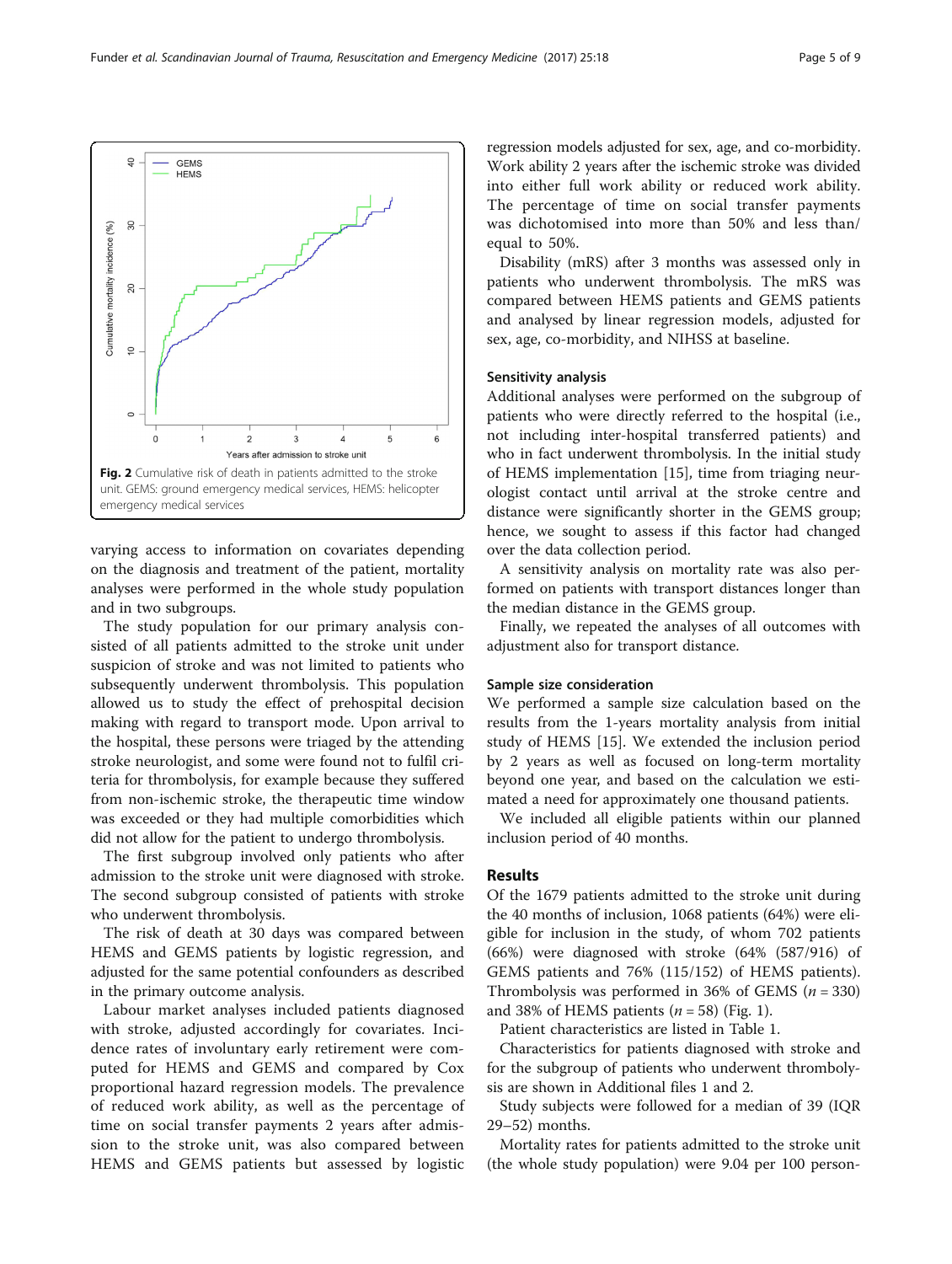| Page 6 of 9 |  |  |
|-------------|--|--|
|             |  |  |

|                                                                        | Number of persons<br>under observation in<br>each group (GEMS/HEMS) | Number<br>of events | Total<br>PYR | <b>GEMS IR</b><br>(per 100 PYR) | <b>HEMS IR</b><br>(per 100 PYR) | Unadjusted<br>IRR (95% CI) | $\overline{P}$<br>value | Adjusted <sup>a, b, c</sup><br>IRR (95% CI) | $\overline{P}$<br>value |
|------------------------------------------------------------------------|---------------------------------------------------------------------|---------------------|--------------|---------------------------------|---------------------------------|----------------------------|-------------------------|---------------------------------------------|-------------------------|
| Mortality rates ( $n = 1068$ )                                         | 916/152                                                             | 258/46              | 2854/<br>474 | 9.04<br>$(7.94 - 10.14)$        | 9.71<br>$(6.91 - 12.52)$        | 1.09<br>$(0.79 - 1.49)$    | 0.60                    | 1.09<br>$(0.79 - 1.49)^{a}$                 | 0.60                    |
| Patients diagnosed with<br>stroke $(n = 702)$                          | 587/115                                                             | 187/40              | 1773/<br>341 | 10.55<br>$(9.04 - 12.06)$       | 11.73<br>$(8.10 - 15.37)$       | 1.12<br>$(0.79 - 1.57)$    | 0.53                    | 1.07<br>$(0.75 - 1.53)^{b}$                 | 0.72                    |
| Patients who underwent<br>thrombolysis ( $n = 388$ )                   | 330/58                                                              | 96/16               | 1031/<br>189 | 9.31<br>$(7.45 - 11.17)$        | 8.48<br>$(4.33 - 12.64)$        | 0.92<br>$(0.54 - 1.57)$    | 0.92                    | 0.89<br>$(0.50 - 1.56)^c$                   | 0.68                    |
| Mortality rates with transport 441/98<br>distance >63 km ( $n = 539$ ) |                                                                     | 114/36              | 1375/<br>289 | 8.29<br>$(6.77 - 9.81)$         | 12.44<br>$(8.37 - 16.50)$       | 1.49<br>$(1.02 - 2.16)$    | 0.04                    | 1.36<br>$(0.93 - 1.98)^{a}$                 | 0.11                    |
| Patients diagnosed with<br>stroke $(n = 362)$                          | 287/75                                                              | 88/32               | 864/<br>206  | 10.18<br>$(8.06 - 12.31)$       | 15.51<br>$(10.13 - 20.88)$      | 1.49<br>$(0.99 - 2.24)$    | 0.05                    | 1.29<br>$(0.84 - 1.99)^{b}$                 | 0.25                    |
| Patients who underwent<br>thrombolysis ( $n = 202$ )                   | 167/35                                                              | 43/12               | 541/<br>113  | 7.95<br>$(5.57 - 10.33)$        | 10.64<br>$(4.62 - 16.66)$       | 1.33<br>$(0.70 - 2.52)$    | 0.39                    | 1.03<br>$(0.51 - 2.07)^{c}$                 | 0.94                    |
| Mortality rates in directly referred<br>patients                       |                                                                     |                     |              |                                 |                                 |                            |                         |                                             |                         |
| Patients who underwent<br>thrombolysis ( $n = 332$ )                   | 277/55                                                              | 79/16               | 871/<br>174  | 9.07<br>$(7.07 - 11.07)$        | 9.19<br>$(4.69 - 13.70)$        | 1.02<br>$(0.60 - 1.75)$    | 0.94                    | 0.97<br>$(0.55 - 1.73)^{c}$                 | 0.92                    |
| Involuntary early retirement                                           |                                                                     |                     |              |                                 |                                 |                            |                         |                                             |                         |
| Patients diagnosed with<br>stroke $(n = 101)$                          | 89/12                                                               | 20/3                | 287/<br>40   | 6.97<br>$(3.92 - 10.03)$        | 7.58<br>$(0.00 - 16.16)$        | 1.12<br>$(0.33 - 3.77)$    | 0.85                    | 1.19<br>$(0.27 - 5.26)^{b}$                 | 0.81                    |
| Directly referred patients<br>who underwent<br>thrombolysis $(n = 44)$ | 37/7                                                                | 8/0                 | 123/<br>26   | 6.48<br>$(1.99 - 10.98)$        | $0.00(-)$                       |                            |                         |                                             |                         |

<span id="page-5-0"></span>**Table 2** Mortality rates and involuntary early retirement in patients admitted to the stroke unit

GEMS ground emergency medical services, HEMS helicopter emergency medical services, PYR person-years at risk, IR incidence rate, IRR incidence rate ratio, CI confidence interval, NIHSS National Institute of Health Stroke Scale. Co-morbidity was defined as having at least one of the following conditions: diabetes, atrial fibrillation, hypertension, previous myocardial infarction, previous stroke

<sup>a</sup>Adjusted for sex (male/female) and age (quadratic)

<sup>b</sup>Adjusted for sex (male/female), age (quadratic), and co-morbidity (yes/no)

<sup>c</sup>Adjusted for sex (male/female), age (quadratic), co-morbidity (yes/no), and NIHSS (continuous)

years at risk (PYR) in GEMS patients and 9.71 per 100 PYR in HEMS patients (Fig. [2](#page-4-0)) (adjusted incidence rate ratio (IRR) = 1.09, 95% confidence interval (CI) 0.79–1.49;  $p = 0.60$ ) (Table 2).

The 30-day mortality was 7.4% in GEMS patients and 7.9% in HEMS patients (adjusted odds ratio (OR) = 1.02, CI 0.53–1.96;  $p = 0.96$ ) (Table [3](#page-6-0)).

Neither mortality rates nor 30-day mortality differed significantly between GEMS and HEMS patients in any of the other subgroups (Tables 2 and [3\)](#page-6-0).

Incidence rates of involuntary early retirement were 6.97 per 100 PYR and 7.58 per 100 PYR in GEMS and HEMS patients, respectively (adjusted IRR = 1.19, CI 0.27–5.26;  $p = 0.81$ ) (Table 2).

The prevalence of reduced work ability 2 years after the event was 40.5% in GEMS patients and 41.7% in HEMS patients (OR = 0.96, CI 0.25–3.71;  $p = 0.95$ ). The percentage of time (median) on social transfer payments during the first 2 years after admission to the stroke unit was 44.9% (GEMS) vs. 50% (HEMS), with an adjusted OR of receiving social transfer payments for more than half the time of 1.13 (CI 0.30–4.31;  $p = 0.85$ ) (Table [3](#page-6-0)).

We found no significant difference in mean mRS score after 3 months (2.21 GEMS vs. 2.09 HEMS; adjusted mean difference =  $-0.20$ , CI  $-0.74$ ; 0.33;  $p = 0.46$ ) (Table [4\)](#page-6-0).

None of our sensitivity analyses showed any significant difference between GEMS and HEMS patients (Table 2), and neither did any of the analyses adjusted for transport distance (Additional files [3](#page-7-0), [4](#page-7-0) and [5\)](#page-7-0). An analysis of possible time gain by HEMS in the group of patients from the most distant areas (>63 km from the hospital), showed inconsistent results. In patients with transport distances between 63–93 km mean transport times were 57 min (GEMS) vs. 56 min (HEMS). With 93–123 km distances times were 75 min vs. 80 min, and distances above 123 km times were 87 min vs. 68 min.

## **Discussion**

We found that helicopter transport of patients with suspected acute ischemic stroke was not associated with reduced mortality, reduced disability or better labour market affiliation compared to ground transport. The main strengths of the study are the complete inclusion of all suspected stroke patients from a pre-defined geographical area and the complete follow-up in our primary analysis.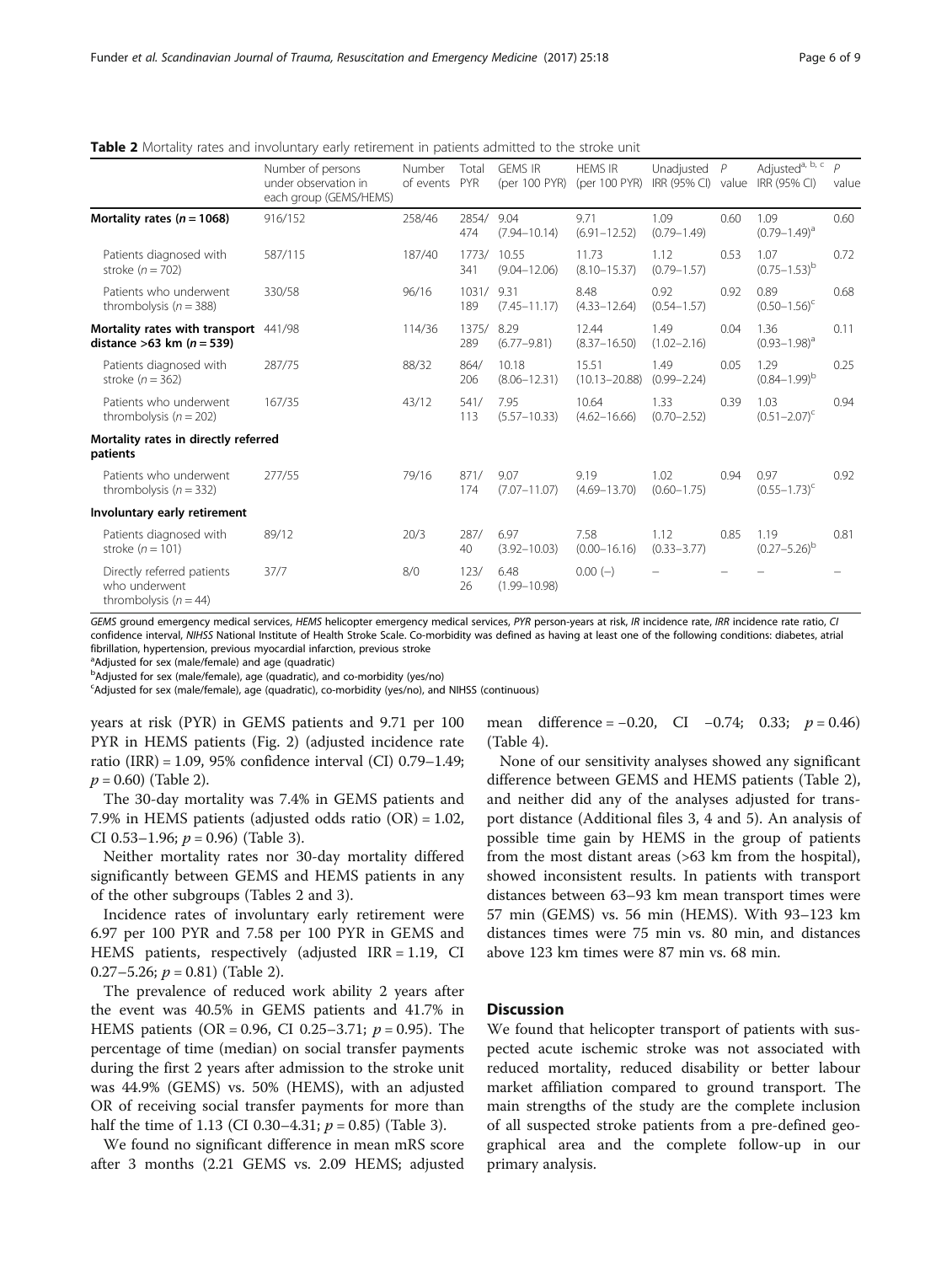<span id="page-6-0"></span>

| Table 3 30-day mortality, reduced work ability, and time on social transfer payments for patients admitted to a stroke unit |  |  |  |  |
|-----------------------------------------------------------------------------------------------------------------------------|--|--|--|--|
|-----------------------------------------------------------------------------------------------------------------------------|--|--|--|--|

|                                                                        | Number of persons under observation<br>in each group (GEMS/HEMS)                                       | GEMS.<br>n(%) | HEMS.<br>n(%) | Unadjusted<br>OR (95% CI) | P<br>value | Adjusted <sup>a, b, c</sup><br>OR (95% CI) | $\overline{P}$<br>value |
|------------------------------------------------------------------------|--------------------------------------------------------------------------------------------------------|---------------|---------------|---------------------------|------------|--------------------------------------------|-------------------------|
| 30-day mortality ( $n = 1068$ )                                        | 916/152                                                                                                | 68 (7.4)      | 12(7.9)       | 1.07<br>$(0.56 - 2.03)$   | 0.84       | 1.02<br>$(0.53 - 1.96)^{a}$                | 0.96                    |
| Patients diagnosed with<br>stroke $(n = 702)$                          | 587/115                                                                                                | 58 (9.9)      | 12(10.4)      | 1.06<br>$(0.55 - 2.05)$   | 0.86       | 0.78<br>$(0.37-1.65)^{b}$                  | 0.51                    |
| Patients who underwent<br>thrombolysis ( $n = 388$ )                   | 330/58                                                                                                 | 19(5.8)       | 3(5.2)        | 0.89<br>$(0.26 - 3.12)$   | 0.86       | 0.59<br>$(0.12 - 2.84)^{c}$                | 0.51                    |
| Directly referred patients who<br>underwent thrombolysis ( $n = 332$ ) | 277/55                                                                                                 | 15(5.4)       | 3(5.5)        | 1.01<br>$(0.28 - 3.61)$   | 0.99       | 0.64<br>$(0.13 - 3.19)^{c}$                | 0.53                    |
| Reduced work ability 2 years after admission to the stroke unit        |                                                                                                        |               |               |                           |            |                                            |                         |
| Patients diagnosed with<br>stroke $(n = 101)$                          | 89/12                                                                                                  | 36 (40.5)     | 5(41.7)       | 1.05<br>$(0.31 - 3.57)$   | 0.94       | 0.96<br>$(0.25 - 3.71)^b$                  | 0.95                    |
| Directly referred patients who<br>underwent thrombolysis ( $n = 44$ )  | 37/7                                                                                                   | 17(46.0)      | 1(14.3)       | 0.20<br>$(0.02 - 1.79)$   | 0.15       | 0.16<br>$(0.01 - 3.38)^{c}$                | 0.24                    |
|                                                                        | Over 50% of time on social transfer payments during the 2 years following admission to the stroke unit |               |               |                           |            |                                            |                         |
| Patients diagnosed with<br>stroke $(n = 101)$                          | 89/12                                                                                                  | 40 (44.9)     | 6(50.0)       | 1.23<br>$(0.37 - 4.09)$   | 0.74       | 1.13<br>$(0.30 - 4.31)^b$                  | 0.85                    |
| Directly referred patients who<br>underwent thrombolysis ( $n = 44$ )  | 37/7                                                                                                   | 18 (48.7)     | 2(28.6)       | 0.42<br>$(0.07 - 2.46)$   | 0.34       | 0.36<br>$(0.03 - 4.77)^{b}$                | 0.44                    |

GEMS ground emergency medical services, HEMS helicopter emergency medical services, CI confidence interval, OR odds ratio, NIHSS National Institute of Health Stroke Scale. Co-morbidity was defined as having at least one of the following conditions: diabetes, atrial fibrillation, hypertension, previous myocardial infarction, previous stroke

a<br>Adjusted for sex (male/female) and age (quadratic)

<sup>b</sup>Adjusted for sex (male/female), age (quadratic), and co-morbidity (yes/no

<sup>c</sup>Adjusted for sex (male/female), age (quadratic), co-morbidity (yes/no), and NIHSS (continuous)

Several limitations should be considered when interpreting our results, however. In line with the initial HEMS study [[15](#page-8-0)], we found that HEMS patients in general came from more distant parts of the catchment area, a difference that became even more apparent after the change in dispatch protocol in 2012 when transport distance in the HEMS group increased further. Time from contact with the triaging neurologist to arrival at the hospital was also longer in HEMS patients. In addition to the longer transport distance, this difference may also be related to the fact that HEMS is always dispatched secondarily to a ground unit onsite; thus, response delay is a risk, which may have biased the results in favour of

GEMS. Nevertheless, these results did not translate into fewer patients receiving thrombolysis in the HEMS group. Also, because time from contact with the triaging neurologist to arrival at the hospital decreased in both groups (HEMS and GEMS) over the course of the first 3 years despite longer distances in the HEMS group, overall triage and allocation seem to have improved compared with results from the first year of implementation [\[15\]](#page-8-0).

In addition to the change in protocol, though, our results also suggest another degree of dispatch bias (confounding by indication) because significantly more HEMS patients were diagnosed with stroke, indicating that HEMS may have been allocated to the patients with

Table 4 Degree of disability at 3 months defined by the modified Rankin Scale in patients admitted to a stroke unit and who received thrombolysis

|                                                                         | Number of persons<br>under observation in<br>each group (GEMS/HEMS) | GEMS.<br>mean (SD) | HEMS,<br>mean (SD) | Unadjusted mean<br>difference (95% CI) | P<br>value | Adjusted <sup>a</sup> mean<br>difference (95% CI) | P<br>value |
|-------------------------------------------------------------------------|---------------------------------------------------------------------|--------------------|--------------------|----------------------------------------|------------|---------------------------------------------------|------------|
| <b>Modified Rankin Scale after 3 months</b>                             |                                                                     |                    |                    |                                        |            |                                                   |            |
| Patients who underwent<br>thrombolysis ( $n = 368$ )                    | 309/57                                                              | 2.21(2.07)         | 2.09(2.03)         | $-0.12$<br>$(-0.70; 0.46)$             | 0.69       | $-0.20$<br>$(-0.74; 0.33)$                        | 0.46       |
| <b>Modified Rankin Scale after 3 months</b>                             |                                                                     |                    |                    |                                        |            |                                                   |            |
| Directly referred patients who<br>underwent thrombolysis<br>$(n = 310)$ | 262/54                                                              | 2.27(2.10)         | 2.17(2.05)         | $-0.10$<br>$(-0.71; 0.51)$             | 0.75       | $-0.19$<br>$(-0.75; 0.38)$                        | 0.52       |

GEMS ground emergency medical services, HEMS helicopter emergency medical services, NIHSS National Institute of Health Stroke Scale. Co-morbidity was defined as having at least one of the following conditions: diabetes, atrial fibrillation, hypertension, previous myocardial infarction, previous stroke <sup>a</sup>Adjusted for age (quadratic), sex (male/female), co-morbidity (yes/no) and NIHSS (continuous)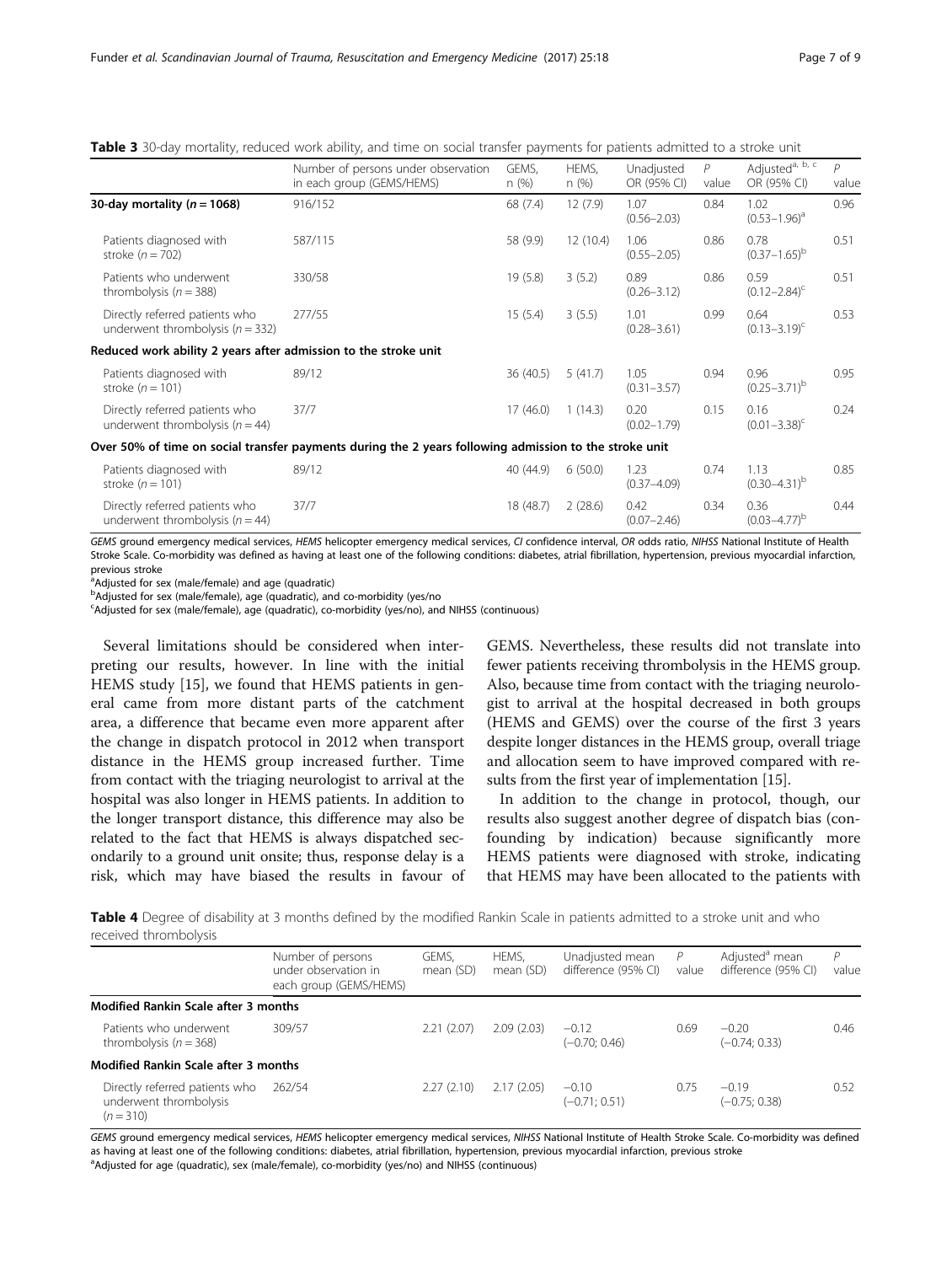<span id="page-7-0"></span>the most obvious stroke symptoms or that triage by the physician-staffed HEMS was better at identifying patients with stroke compared to the ground unit personnel. Thus, it could be considered a beneficial effect that neither mortality nor labour market affiliation were inferior in HEMS patients.

Hankey et al. [[20](#page-8-0)] found that most early deaths (within 30-day) were directly related to the stroke and subsequent complications like infection and aspiration, whereas long-term mortality mainly was related to other cardiovascular (e.g., cardiac causes, ruptured aortic aneurysms) or non-vascular (e.g., cancer, injuries, suicide) conditions. Therefore, the possible benefits of timely transportation by HEMS for neurological outcome are probably difficult to assess by considering mortality rates.

Labour market affiliation was not significantly different between the groups. Median age in both groups, however, was more than 70 years, and more than two thirds of patients were at or above age 61.

We managed to include the anticipated number of patients for the mortality analyses, but for the secondary analyses we had less statistical power which clearly impedes precision of the results, as illustrated by the wide confidence intervals (Tables [2](#page-5-0) and [3](#page-6-0)). It is therefore not possible to exclude neither a beneficial effect nor a harm of helicopter transport for these endpoints.

Likewise, because mRS after 3 months was evaluated in patients who received thrombolysis, we could assess disability in only one out of three patients  $(n = 368)$ (Table [4\)](#page-6-0). We found no significant difference between groups in mRS at 3 months, and results were similar in the subgroup analysis of directly referred patients (Table [4\)](#page-6-0). It may be argued that although the mRS is fast and easy to apply, the description of each scale level is subject to some degree of interpretation. Hence, the mRS score is interviewer-dependent, which may reduce reliability and increase the likelihood of overlooking a potential difference. For this reason, mRS may not be sensitive enough to detect small physical changes [\[21](#page-8-0)]. However, because patients had a median NIHSS score of 8 before treatment in both groups, there is no reason to expect that disability after 3 months would differ between the groups, either.

The proportion of inter-hospital transfers was much higher during the course of the 3-year data collection period compared to the first-reported study period [\[15](#page-8-0)], mainly driven by a high number of GEMS patients (Table [1](#page-3-0)). The stroke centre at Zealand University Hospital Roskilde is situated close to main highways connecting the hospital to referral hospitals, thus facilitating inter-hospital transportation of GEMS patients. Consequently, it seems that allocation of ground units improved over the course of the 3 years as overall transport time was lower in our study [\[15\]](#page-8-0).

## Conclusion

We did not find evidence of associations between helicopter transport of stroke patients and reduced mortality, reduced disability, or improved labour market affiliation compared to patients transported by a ground unit.

## Additional files

[Additional file 1:](dx.doi.org/10.1186/s13049-017-0363-3) Patient characteristics, patients admitted to the stroke unit and diagnosed with stroke. GEMS: ground emergency medical services; HEMS: helicopter emergency medical services; IQR: interquartile range; AMI: acute myocardial infarction. Co-morbidity was defined as having at least one of the following conditions: diabetes, atrial fibrillation, hypertension, previous myocardial infarction, previous stroke. (DOCX 20 kb)

[Additional file 2:](dx.doi.org/10.1186/s13049-017-0363-3) Patient characteristics, patients admitted to the stroke unit who underwent thrombolysis. GEMS: ground emergency medical services; HEMS: helicopter emergency medical services; IQR: interquartile range; AMI: acute myocardial infarction; NIHSS: National Institute of Health Stroke Scale. Co-morbidity was defined as having at least one of the following conditions: diabetes, atrial fibrillation, hypertension, previous myocardial infarction, previous stroke. (DOCX 20 kb)

[Additional file 3:](dx.doi.org/10.1186/s13049-017-0363-3) Mortality rates and involuntary early retirement in patients admitted to the stroke unit adjusted for transport distance. GEMS: ground emergency medical services; HEMS: helicopter emergency medical services; PYR: person years at risk; IR: incidence rate; IRR: incidence rate ratio; CI: confidence interval; NIHSS: National Institute of Health Stroke Scale. (DOCX 16 kb)

[Additional file 4:](dx.doi.org/10.1186/s13049-017-0363-3) 30-day mortality, reduced work ability, and time on social transfer payments for patients admitted to a stroke unit adjusted for transport distance. GEMS: ground emergency medical services; HEMS: helicopter emergency medical services; CI: confidence interval; OR: odds ratio; NIHSS: National Institute of Health Stroke Scale. (DOCX 16 kb)

[Additional file 5:](dx.doi.org/10.1186/s13049-017-0363-3) Degree of disability at 3 months defined by the modified Rankin Scale in patients admitted to the stroke unit and where thrombolysis was performed adjusted for transport distance. GEMS: ground emergency medical services; HEMS: helicopter emergency medical services; NIHSS: National Institute of Health Stroke Scale. (DOCX 15 kb)

#### Abbreviations

CI: Confidence interval; DCRS: The Danish civil registration system; DREAM: Danish register for evaluation of marginalization; EMS: Emergency medical services; EMT: Emergency medical technician; GEMS: Ground emergency medical services; HEMS: Helicopter emergency medical services; IQR: Interquartile range; IR: Incidence rate; IRR: Incidence rate ratio; MECU: Mobile emergency care unit; mRS: Modified rankin scale; NIHSS: National institute of health stroke scale; OR: Odds ratio; PYR: Person-years at risk; SD: Standard deviation

#### Acknowledgements

We wish to thank Jørn Hedegaard Rasmussen at the Danish Agency for Labour Market and Recruitment, and all collaborators at the Department of Neurology at Zealand University Hospital Roskilde.

#### Funding

This work was supported by TrygFonden [Grant number 7-12-0744].

#### Availability of data and materials

The datasets during and/or analysed during the current study are available from the corresponding author on reasonable request.

#### Authors' contributions

Study conception and design: KSF, LSR, VS, NL, RH, JS, JG. Acquisition of data: KSF, JG, OMH, FKL, SW. Analysis and interpretation of data: KSF, LSR, VS, NL, RH, JS, JG. Drafting of manuscript: KSF. Critical revision: KSF, LSR, VS, NL, RH, JS, JG, SW, FKL, OMH. All authors read and approved the final manuscript.